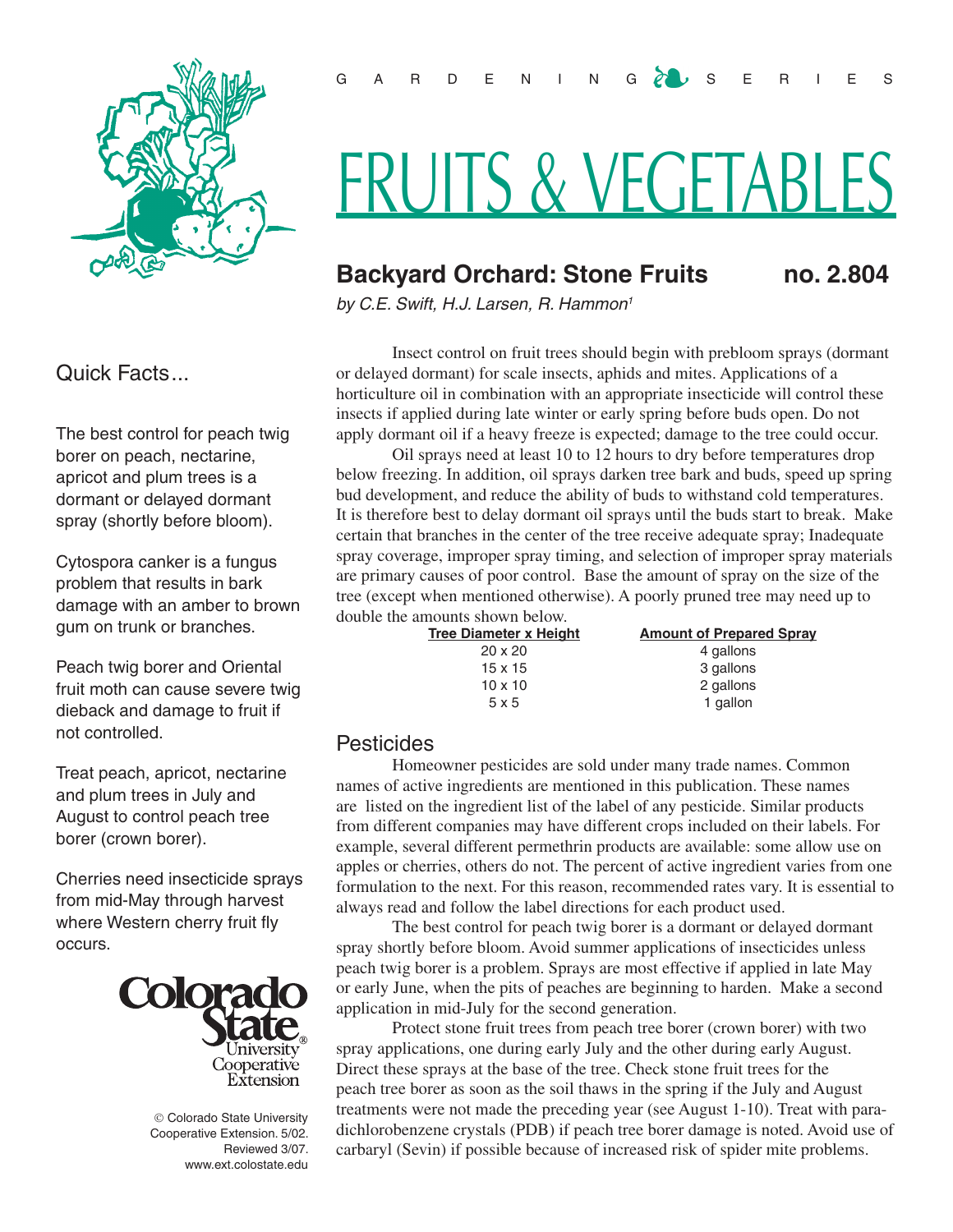*Dates indicated are approximate. They vary with elevation, exposure and variety. Stage of bud development (i.e., pink stage) is a more dependable way to schedule needed sprays.*

*This fact sheet contains up-to-date information for homeowner control of insect and disease problems on tree fruits. Insect and disease controls have been combined in an easyto-follow format. Recommended chemicals usually are readily available to homeowners. In some cases, the concentration of the product listed and what is available locally may differ.* 

*Always read the label directions. Labels often are updated yearly or more often. If there is a conflict between recommendations in this fact sheet and the product label, always follow the product label.* 

## Late March: Delayed Dormant

*Mites, aphids, twig borer, cytospora canker.*

**What:** Prune trees, then apply Superior or Supreme dormant oil plus malathion or endosufan for control of twig borer, aphids and mites. Thorough coverage of twigs is essential for control of overwintering eggs.

Cytospora canker is a fungus problem that damages bark and underlying wood tissue and results in an amber- to brown-colored gum on trunk or branches. Do not confuse this disease problem with peach tree borer, an insect that results in a clear to black ooze containing wood or sawdust chips at or below the ground.

Few, if any, options are available for control of Cytospora canker currently with the loss of benomyl several years ago. Solar heating of south and southwest-facing bark tissues on the tree trunk and north and northeast pointing branches induces sun-scald (Southwest injury) during winter months. Sun-scald increases severity of Cytospora canker, so one way to minimize the impact of Cytospora canker is to paint the bark of the trunk and affected branches with a diluted white interior latex paint (diluted 1-to-1 or 1-to-2 with water). Also, avoid improper, flush pruning cuts and avoid leaving pruning stubs longer than 0.5 to 0.75 inches.

## Early April: Pink Stage

*Aphids, mites, Oriental fruit moth2 , twig borer.*

What: Pink stage is when the flower buds start to show pink, before the tree blooms. If you missed the delayed dormant spray, apply Superior or Supreme oil plus endosulfan or malathion for twig borer, aphids and mites. If you applied a dormant spray and need to treat only for twig borer or Oriental fruit moth, apply *Bacillius thuriengensis*, Bt, (aizawai or kurstaki strain).

## Mid-April: Petal Fall

#### *Aphids, powdery mildew, rusty spot, Coryneum blight, Oriental fruit moth, twig borer.*

**What:** If aphids are present, make another application of malathion to which a surfactant (e.g., liquid dishwashing soap) has been added. Coverage inside the leaf curls is **very** difficult but necessary for control. Apply a spray of Bt (aizawai or kurstaki) strain if Oriental fruit moth or twig borer are a problem.

The apple powdery mildew fungus can infect peach, apricot, and nectarine and cause a "rusty spot" on peach. The term "rusty spot" is used because dark-reddish or rusty-brown spots are present on the fruit as it begins to mature. It infects only the immature peach and nectarine fruit until the pits have hardened, in late June or early July. This problem is particularly severe when high humidity and showers occur during spring and early summer. Its incidence invariably is highest in apricot, peach, and nectarine plantings within one-fourth mile of highly mildew-susceptible apple varieties. Apply a fungicide (micronized wettable sulfur, myclobutanil, potassium bicarbonate, or thioallophanate) on a 7 to 10 day interval from bloom through pit hardening to control powdery mildew on apricot, peach, or nectarine fruit if this has been a problem in the past (do not use sulfur on apricots).

A second powdery mildew disease, *Sphaerotheca* mildew, has been found in western Colorado. It differs from rusty spot in affecting the shoots and leaves as well as the fruit of peach, nectarine and apricot. Rusty spot rarely affects the shoots and leaves of these hosts, and it is responsible for the red spiderweb discolorations on apricot fruit, not a white felt-life fungal mat on the fruit surface that *Sphaerotheca* produces. *Sphaerotheca* overwinters in infected buds on rose, peach, nectarine and apricot. Control is essential when it is observed. Infections typically appear on fruit beginning in early June and on shoots in late June to mid-July. These become most obvious by mid- to late August, just around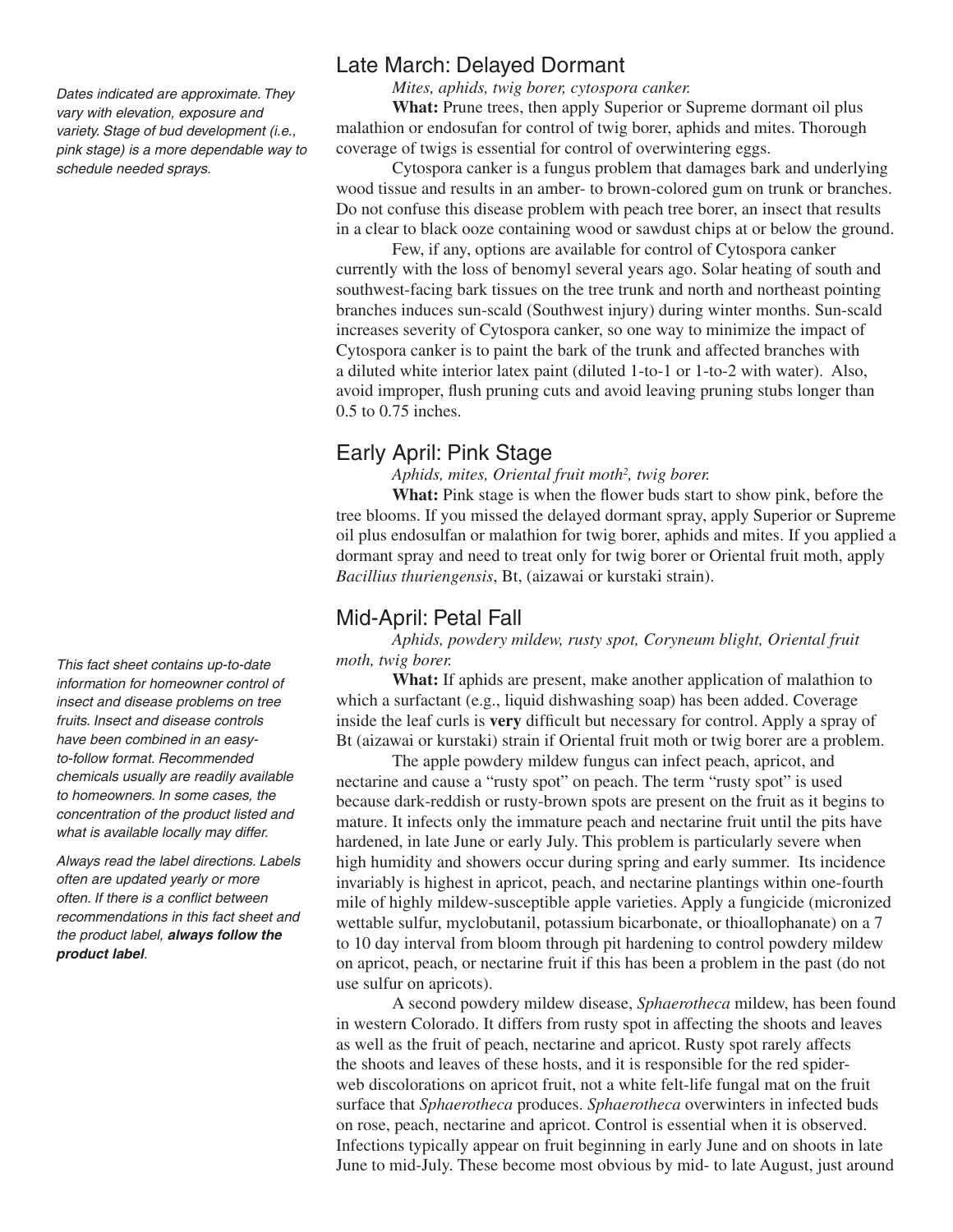#### *References*

*For additional information, see the following fact sheets:*

*2.800,* Backyard Orchard: Apples and Pears.

- *2.914,* Coryneum Blight*.*
- *5.507,* Spider Mites.
- *5.520,* Stone Fruit Insects.
- *5.560,* Pear Slugs.
- *5.566,* Peach Tree Borer.
- *5.569,* Insect Control: Horticultural Oils.

harvest. Damage to the fruit is much more severe than that caused by rusty spot. Warm, humid summer weather is particularly favorable for development of this disease. For control, apply the same materials on the same intervals as above for the rusty spot from early June through July.

Cherries (especially sweet cherries) are susceptible to another powdery mildew that affects shoots, foliage, and (if infection comes early enough) fruit. Infections between bloom and pit hardening can cause severe skin scaring; later season infections (after pit hardening) can result in severe infections on new shoots and leaves that reduce winter hardiness for those shoots and their buds. For control, apply the same fungicides listed above for rusty spot beginning at bloom (if wet weather occurs then) and continuing until pit hardening (usually around early June).

Coryneum blight appears on young peach, nectarine and apricot leaves and twigs (occasionally on sweet cherries) as small purple-red spots that enlarge and become purple with a whitish-tan center. These spots eventually drop out of the leaf blade, hence the name "shothole disease."

On fruit, spots may first appear at or just following shuck split (when the flower base covering the young fruit splits and falls off the enlarging fruit, roughly 10 to 12 weeks prior to harvest) and can continue to appear through pit hardening (late June). Infections that occur on fruit two to three weeks before harvest can develop rapidly to produce sunken rot spots up to 1/2 inch in diameter and depth. This fungus disease is most severe in years when frequent showers occur in late spring and summer. Treat with a fungicide (captan, chlorothalonil, myclobutanil, or copper hydroxide) at petal fall and just before wet weather periods through June. Watch cut-off dates on the fungicide labels as some cannot be applied after shuckfall (loss of the flower part covering the young fruit). Chlorothalonil can be applied until shuck fall on all stone fruit; it can provide season-long control with one spray.

Sweet cherry leaves are similarly affected with a disease called cherry leaf spot caused by the fungus *Coccomyces*. This causes small purple spots on the upper leaf surface. Tissue in the center of the spot dies and sometimes falls out, leaving a shothole appearance. This problem is more common during moist conditions. Treatment rarely is needed in western Colorado.

## Early to mid-May

*Western cherry fruit fly.*

**What:** Apply spinosad, carbaryl, esfenvalerate, or permethrin to protect cherries from this insect. Apply every 10 to 14 days until harvest (note the pre-harvest interval for the product used). Some carbaryl products allow use on cherry for this pest and have a 1 to 3 day waiting period; limit use of carbaryl to one spray because it can lead to mite problems.

## Early to mid-June

*Twig borer, Oriental fruit moth, Western cherry fruit fly.*

**What:** Apply permethrin, esfenvalerate, or spinosad to help prevent twig borer damage to apricot, plum, nectarine and peach fruit. Young larvae feed on shoot terminals and the stem end of fruit. Treat for Western cherry fruit fly as noted above.

## June - August

*Peach tree borer (crown borer), Western cherry fruit fly, twig borer, Oriental fruit moth, pear or cherry slug, Sphaerotheca mildew.*

**What:** Apply permethrin, esfenvalerate, or carbaryl to control peach tree borer. This insect bores into the lower trunk (usually near ground level) of peach, apricot, cherry, nectarine and plum trees. Its feeding injury can kill the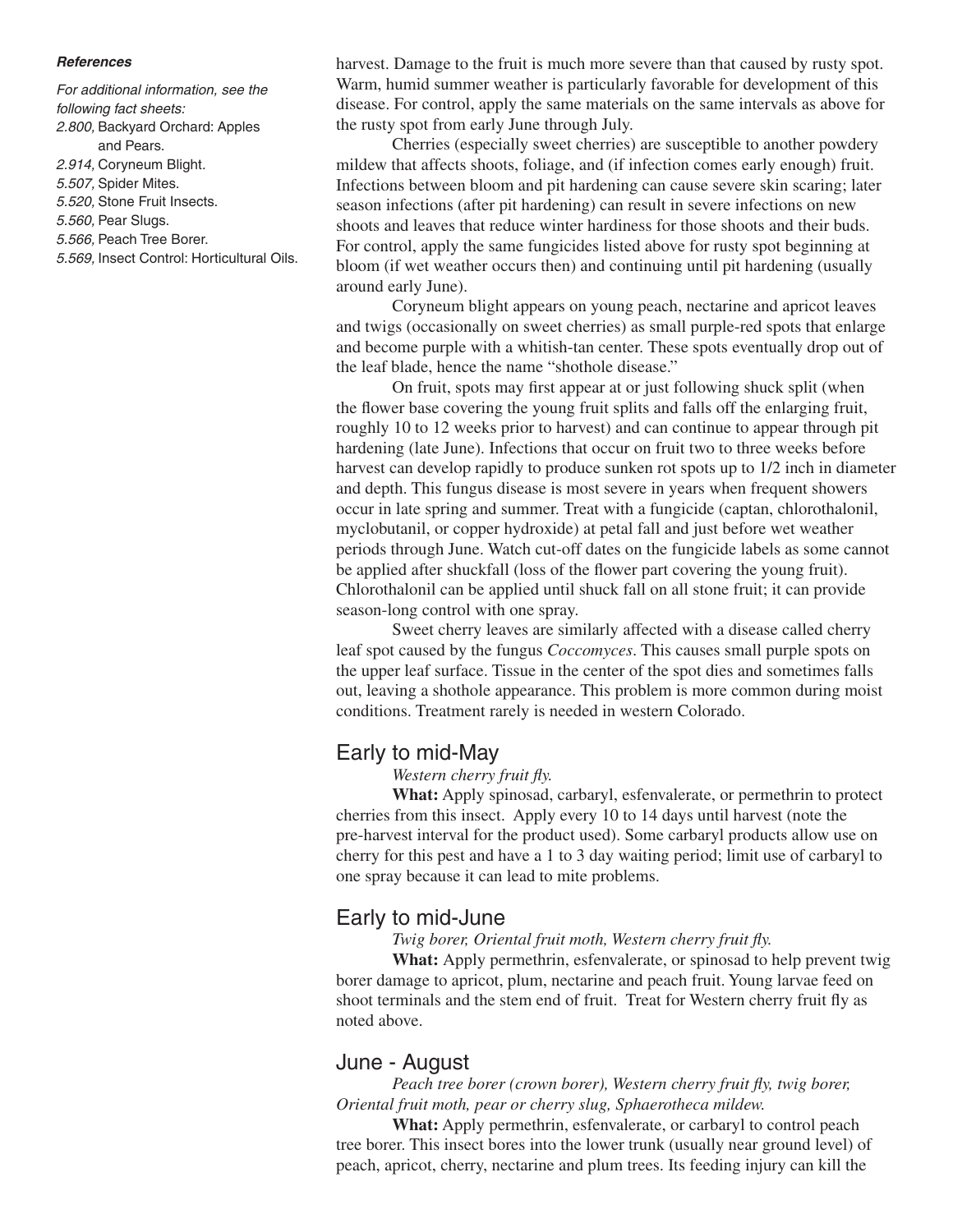tree. Applying these materials at the time recommended may not comply with the recommended pre-harvest interval (PHI) prior to harvest of the crop. If this is the case, apply the treatments early to allow for the proper number of days. Peach tree borer sprays are applied only to the trunk and soil around the base of the tree.

Apply an insecticide to help control twig borer and Oriental fruit moth on apricot and peach, and Western cherry fruit fly on cherry (see June). This treatment also helps control pear and cherry slug, the larval stage of a largebodied sawfly. The larvae resemble slugs and feed on leaves, stripping the green tissue leaving only the veins.

Where *Sphaerotheca* mildew occurs, protect peaches, nectarines and apricots with weekly mildew sprays as described earlier.

## Harvest Period

*Coryneum blight.*

**What:** If coryneum blight spots are present and showers occur just before harvest, spray with captan. Note the required four-day re-entry period between captan applications and re-entering the orchard.

## August 1 -10

 *Peach tree borer.*

**What:** Second treatment for peach tree borer (crown borer).

**How:** See June-August application. If July and August treatments were missed or inadequate, masses of clear to black gum with minute sawdust-like bark chips may exude from around the base of the tree. The damage usually occurs from 6 inches above, to 2 to 6 inches below the soil surface. Check for borer larvae if this occurs. These white worms with brown heads feed on living tissue as they tunnel beneath the bark. If larvae are noted, apply paradichlorobenzene (PDB) to fumigate the root system. You can use PDB in the spring, but early fall treatments are preferred. Apply the crystals in a ring completely encircling the trunk, not closer to the bark than 1 inch or farther away than 3 inches. Cover the crystals with soil to confine the PDB gas. Do not apply the treatment when soil temperature is below 60 degrees F. Follow label directions for the amount of material to use per tree.

A treatment for peach tree borers in July and August as indicated previously should prevent root damage and eliminate need for PDB treatment.

## Fall treatment

*Coryneum blight.*

**What:** If coryneum blight was severe, spray after leaves drop.

**How:** Use chlorothalonil or copper hydroxide fungicides. Follow the directions when diluting with water.

*1 C.E. Swift, Colorado State University Cooperative Extension horticulture agent, Tri River Area, Grand Junction; H.J. Larsen, Cooperative Extension fruit disease specialist, Orchard Mesa Research Center, Grand Junction; and R. Hammon, Cooperative Extension entomology and agronomy agent, Tri River Area, Grand Junction.* 

*2 Oriental fruit moth is limited mainly to the Palisade and East Orchard Mesa areas of Mesa County.*

Colorado State University, U.S. Department of Agriculture, and Colorado counties cooperating. Cooperative Extension programs are available to all without discrimination. No endorsement of products mentioned is intended nor is criticism implied of products not mentioned.